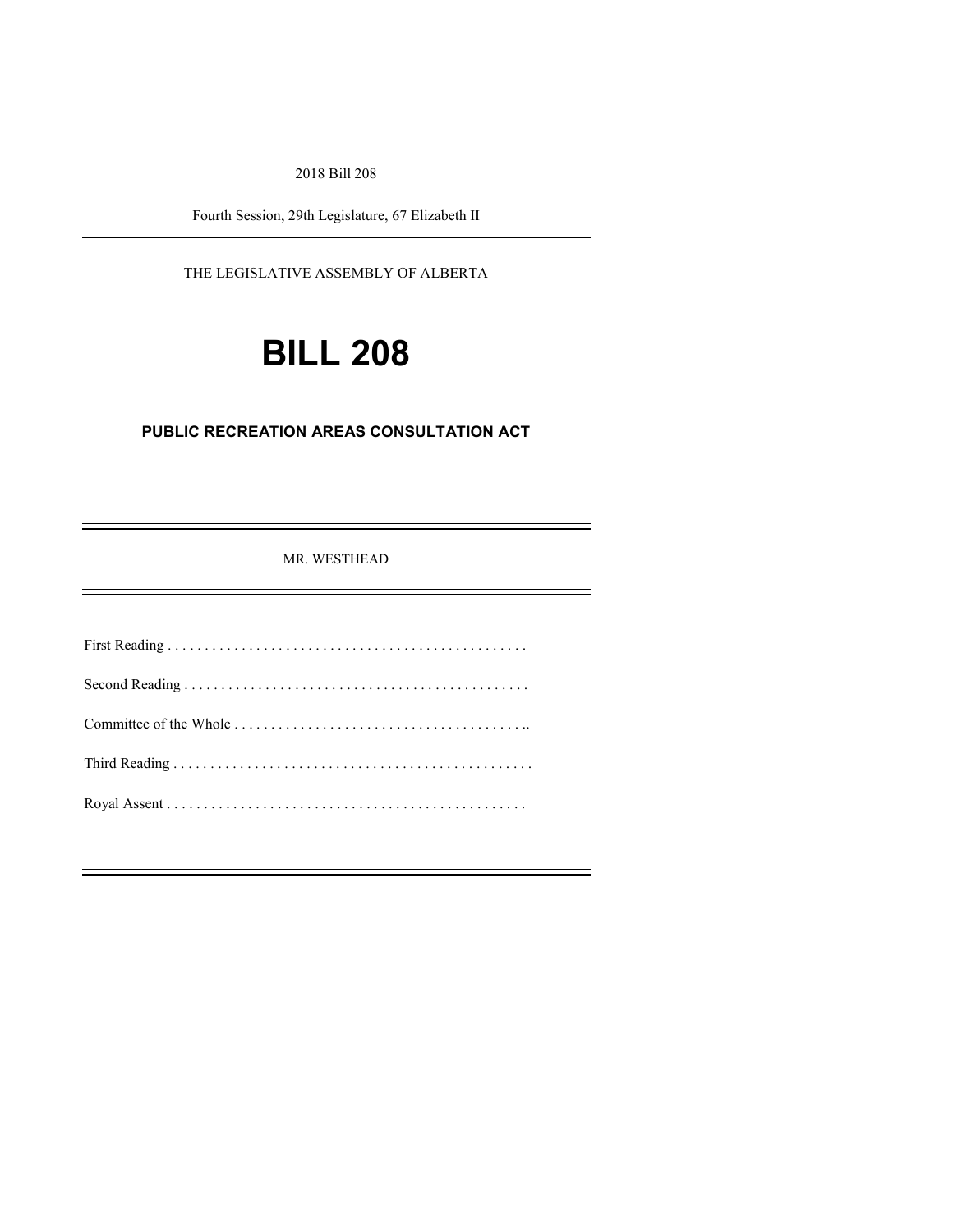*Bill 208 Mr. Westhead*

### **BILL 208**

2018

#### **PUBLIC RECREATION AREAS CONSULTATION ACT**

*(Assented to , 2018)*

WHEREAS recreation areas on public land are important environmental and economic assets to be enjoyed by all Albertans;

WHEREAS community stewards play an integral role in the development, maintenance and protection of public recreation areas throughout Alberta; and

WHEREAS the protection of Alberta's public recreation areas will come about when business, government and community stewards work together;

THEREFORE HER MAJESTY, by and with the advice and consent of the Legislative Assembly of Alberta, enacts as follows:

#### **Definitions**

**1** In this Act,

- (a) "assignment" includes transfer;
- (b) "consult" means, with respect to a public recreation area, engaging in a consultative process used to identify priorities for the development, management or environmental protection of the public land and the natural features and facilities situated on the public land, in connection with any current or proposed change in land use activity;
- (c) "consultative notation" means an instrument registered in a book or record of public land administration that is intended to give notice of a recreational interest with respect to a public recreation area;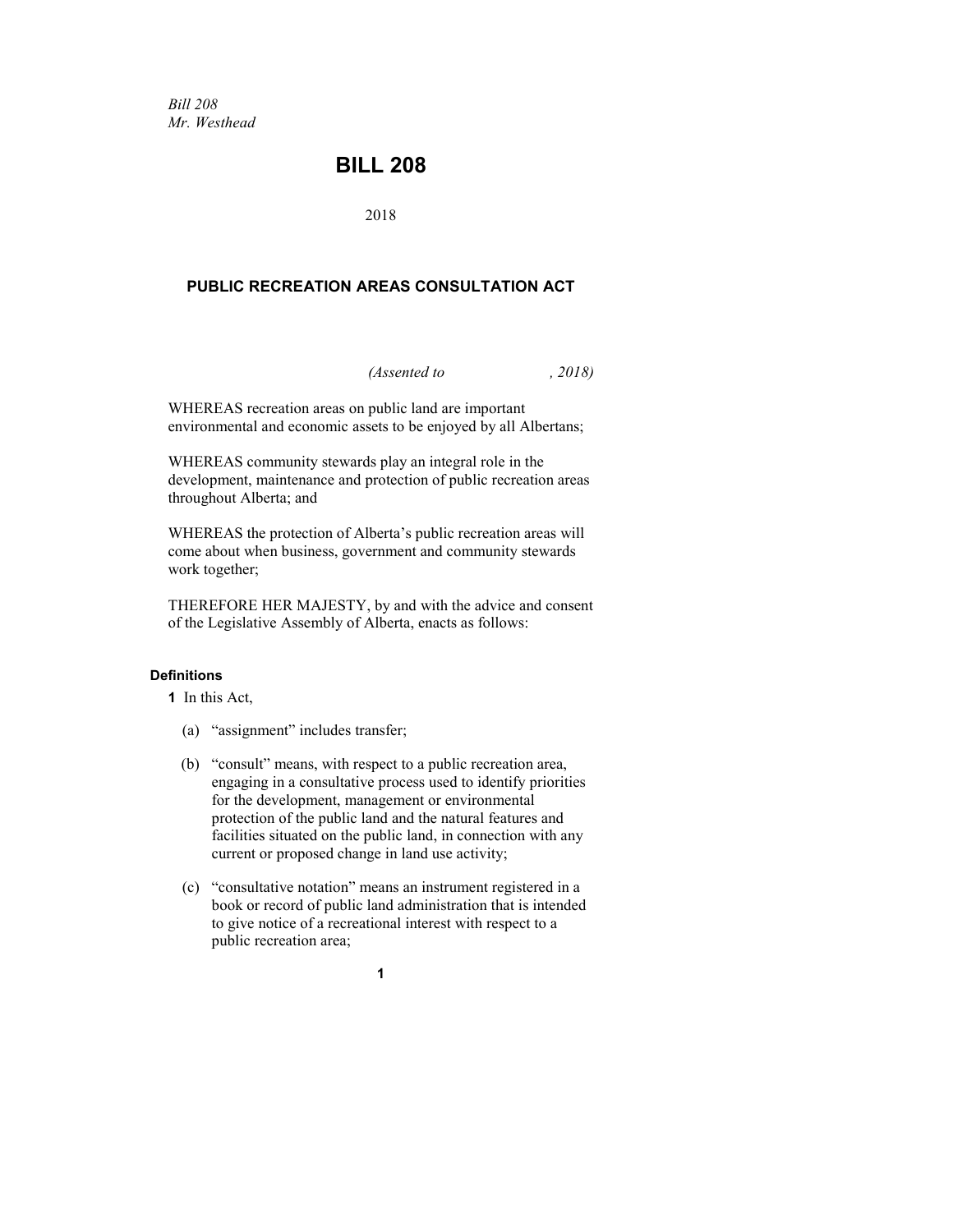- (d) "Department" means the Department administered by the Minister;
- (e) "disposition" includes any lease, permit or licence, or any instrument granting an estate or interest in public land;
- (f) "Minister" means the Minister determined under section 16 of the *Government Organization Act* as the Minister responsible for the *Public Lands Act*;
- (g) "public land" has the same meaning as in the *Public Lands Act*;
- (h) "public recreation area" means
	- (i) an area of public land declared pursuant to the *Public Lands Administration Regulation* to be a public land use zone and described in Schedule 4 of that Regulation,
	- (ii) an area of public land declared pursuant to the *Public Lands Administration Regulation* to be a public land recreation area and described in Schedule 5 of that Regulation, and
	- (iii) an area of public land declared pursuant to the *Public Lands Administration Regulation* to be a public land recreation trail and described in Schedule 6 of that Regulation.
- (i) "recreational interest" means, with respect to a society, involvement with the development or management of recreational activities on public land, including the natural features or facilities situated on that public land;
- (j) "society" means a society incorporated or continued under the *Societies Act* with a declared purpose of developing, managing or protecting public recreation areas.

#### **Amendments to the Public Lands Administration Regulation**

**2(1)** Within 3 months of the coming into force of this Act, the Lieutenant Governor in Council shall make amendments to the *Public Lands Administration Regulation* (AR 187/2011) to provide for the following:

(a) a society with a recreational interest in a public recreation area may apply for a consultative notation to be registered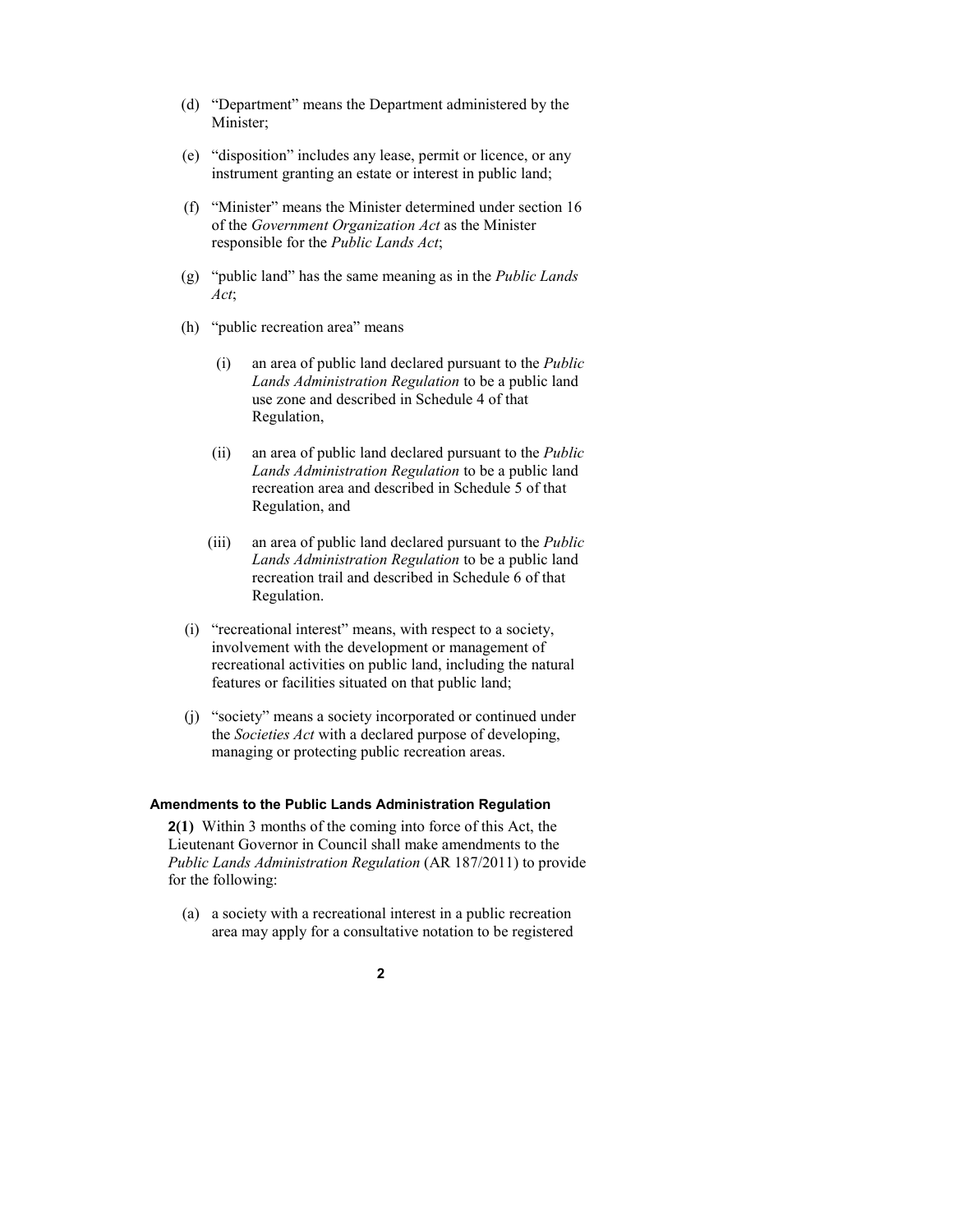with respect to that public land in a book or record of public lands administration maintained by or on behalf of the Department for that purpose;

- (b) prior to any assignment or disposition of a public recreation area, the Department must publicly consult with all societies that have registered a consultative notation with respect to that public land, as well as any other interested person who wishes to participate in the public consultation;
- (c) the registration of a consultative notation in connection with a public recreation area must in no way prevent or prohibit the assignment or disposition of that public land;
- (d) a process must be implemented whereby a consultative notation registered by a society may be removed by the Department if
	- (i) the society no longer has a recreational interest in the public recreation area subject to the consultative notation,
	- (ii) the society has been dissolved, or its registration has been revoked and cancelled, in accordance with the *Societies Act*, or
	- (iii) the public recreation area subject to the consultative notation no longer exists under the *Public Lands Act*.

**(2)** The Lieutenant Governor in Council may prescribe additional public land to be subject to the amendments required under subsection (1), as it considers appropriate.

#### **Coming into force**

**3** This Act comes into force on Proclamation.